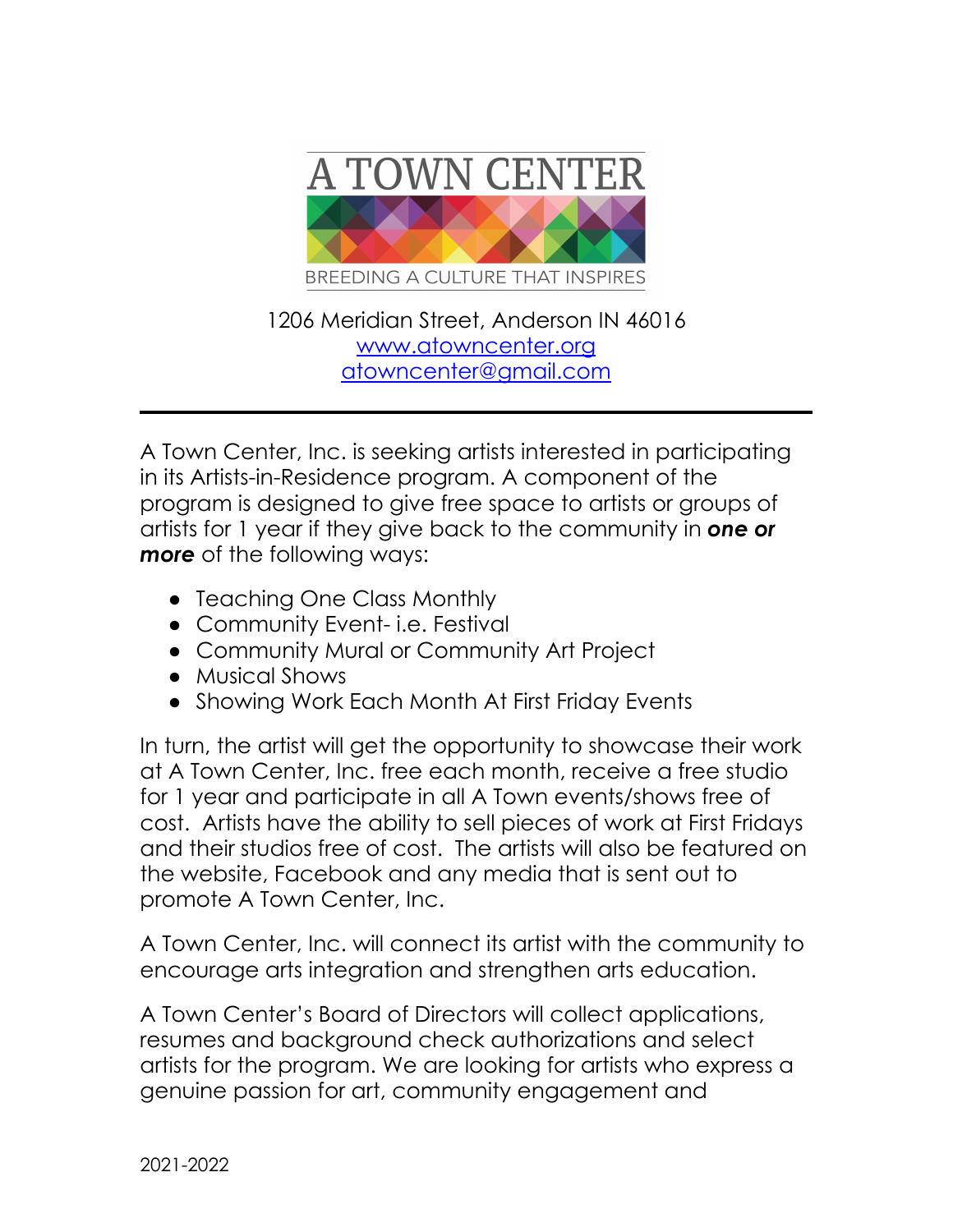increasing the Quality of Life in Anderson Indiana.

A Town Center, Inc.'s goal is to identify 6 - 8 artists in the areas of visual art, dance, music, culinary arts or other art forms. Once artists are chosen, artists will be contacted.

We are excited to hear from you and are open to any creative input.

Residency is based on 1 year. After your year is up and you have successfully completed your project, you are eligible to apply again for another year with another project or an extension/continuation of your current project.

The residency projects and/or class instruction takes place of rental fees. A Town Center, Inc. takes NO COMMISION.

Artists in residence can use A Town Center, Inc. free of charge ONCE during their residency for an event that is outside of an A TOWN CENTER, INC. event. Any events that are in collaboration with A Town Center, Inc. and the profits go towards A Town Center, Inc., if agreed upon with the Artist and Residence and Board Approval, can take place multiple times throughout the year based on calendar availability.

Thank you for your consideration, Keep Creating!

A Town Center Inc. Board of Directors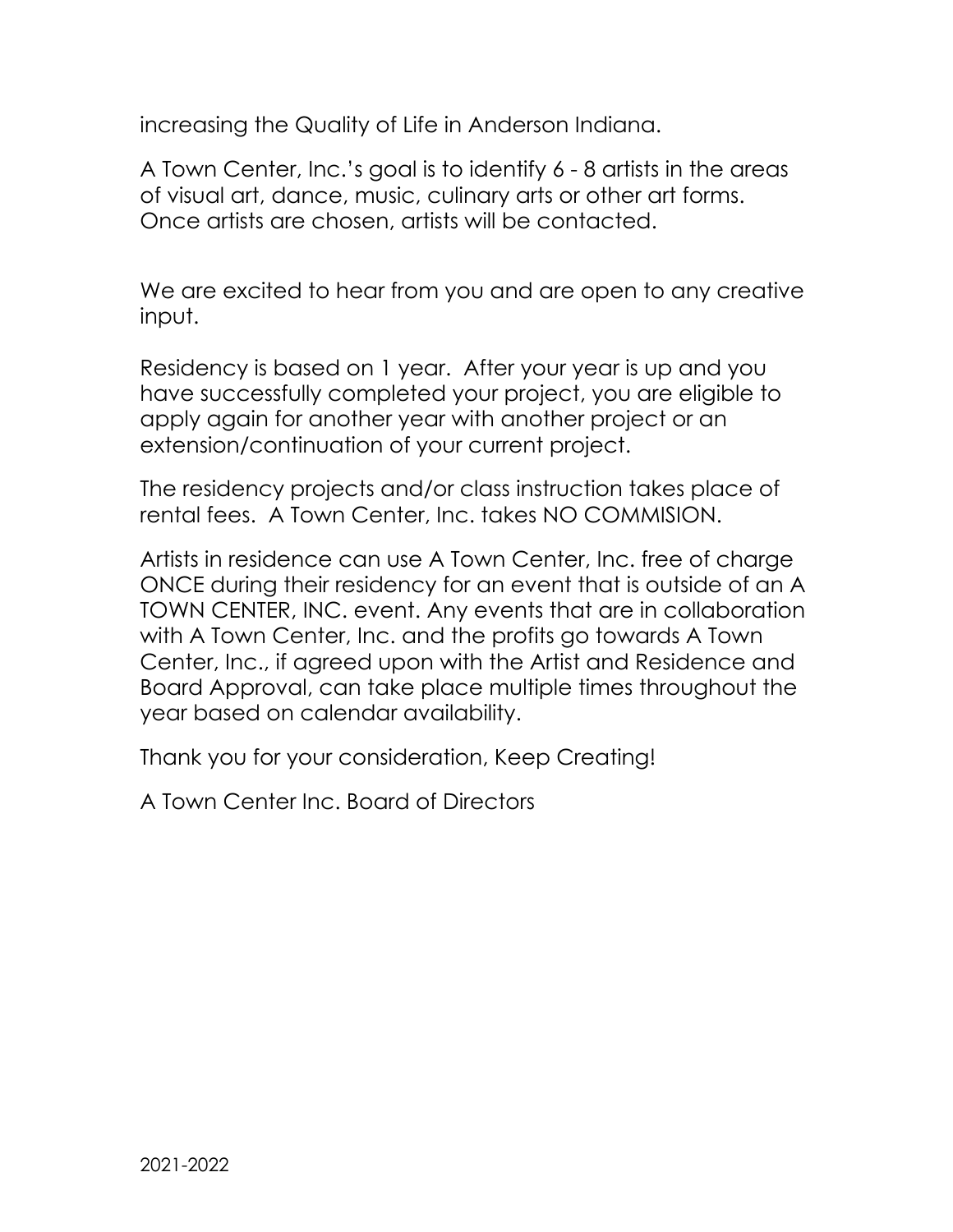## Artist in Residence FAQ's

- A Town Center, Inc. is seeking artists with a passion for visual arts, dance, music, culinary arts or other art forms. (Not limited)
- Artists who apply are not guaranteed to be placed in the program.
- Selected artists must attend a mandatory orientation with the board members (30 min-1 hour).
- Selected artists will be required to submit a short biography and photo and are encouraged to promote themselves and their project. More information will be provided at orientation.
- Artists are encouraged to serve their residency for the duration of the project. Artists have full access to their space 24 hours a day unless a tenant moves into the adjacent space and times/terms will be renegotiated with option to end lease.
- Artists who complete their residency will be required to submit a project evaluation as well as participate in an end- of-project round table discussion.
- Artists are required to decorate their own space to fit their needs. Any structural changes must be approved with the Board of Directors.
- Mutual space (gathering area, hallways in the artist area) can be decorated with mutual collaboration from current artists in residence.
- Smoking is prohibited in the building.
- Overnight guests are prohibited as well as continual use of the space as an "apartment". We understand that each individual's hours and creative time will vary.
- Quiet times are encouraged and expected 11:00 p.m.- 6:00 a.m.
- Minimum use of 30 HOURS PER MONTH for the space is required. If you aren't using the space, you will be asked to give up your studio and let another artist move in. Minimum hours are set to build community amongst artists and create a creative, conducive environment. Collaboration and energy cannot take place in empty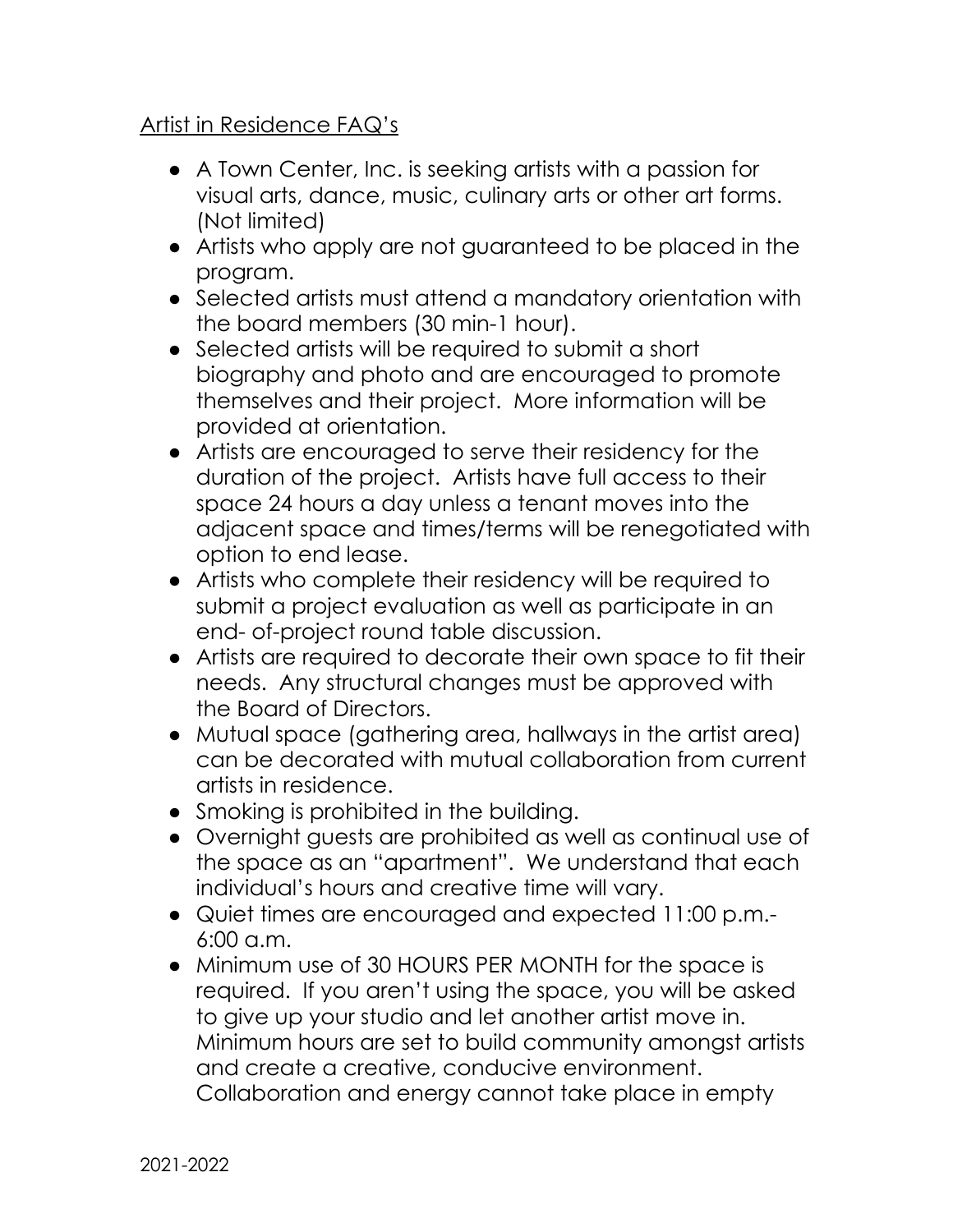rooms!

- To apply as an Artist in Residence, please fill out and return the Artist-in-Residence application and background check authorization. You may also submit a resume. It is suggested that you apply by e-mail to [atowncenter@gmail.com](mailto:atowncenter@gmail.com)
- Interviews/Orientation will be held at A Town Center, Inc. located @ 1206 Meridian Street Anderson IN 46016. There is free parking at the city lot adjacent to the YMCA.
- Please plan on arriving ten minutes before your scheduled interview to accommodate parking and restroom needs.
- Please wear attire you would choose to wear for your residency.
- Please bring any displays, pictures, finished works and anything else you see fit that can help us envision an Artist-in-Residence project plan. You should also bring two forms of identification to process you background check.
- We would like to know about your materials, techniques, and your objective of the project.
- Applicants will be notified within seven days from their interview.
- Any interview or residency questions should be directed to Sonia Caldwell, President at atowncenter@gmail.com

Applications will be accepted until spaces are filled.

THANK YOU!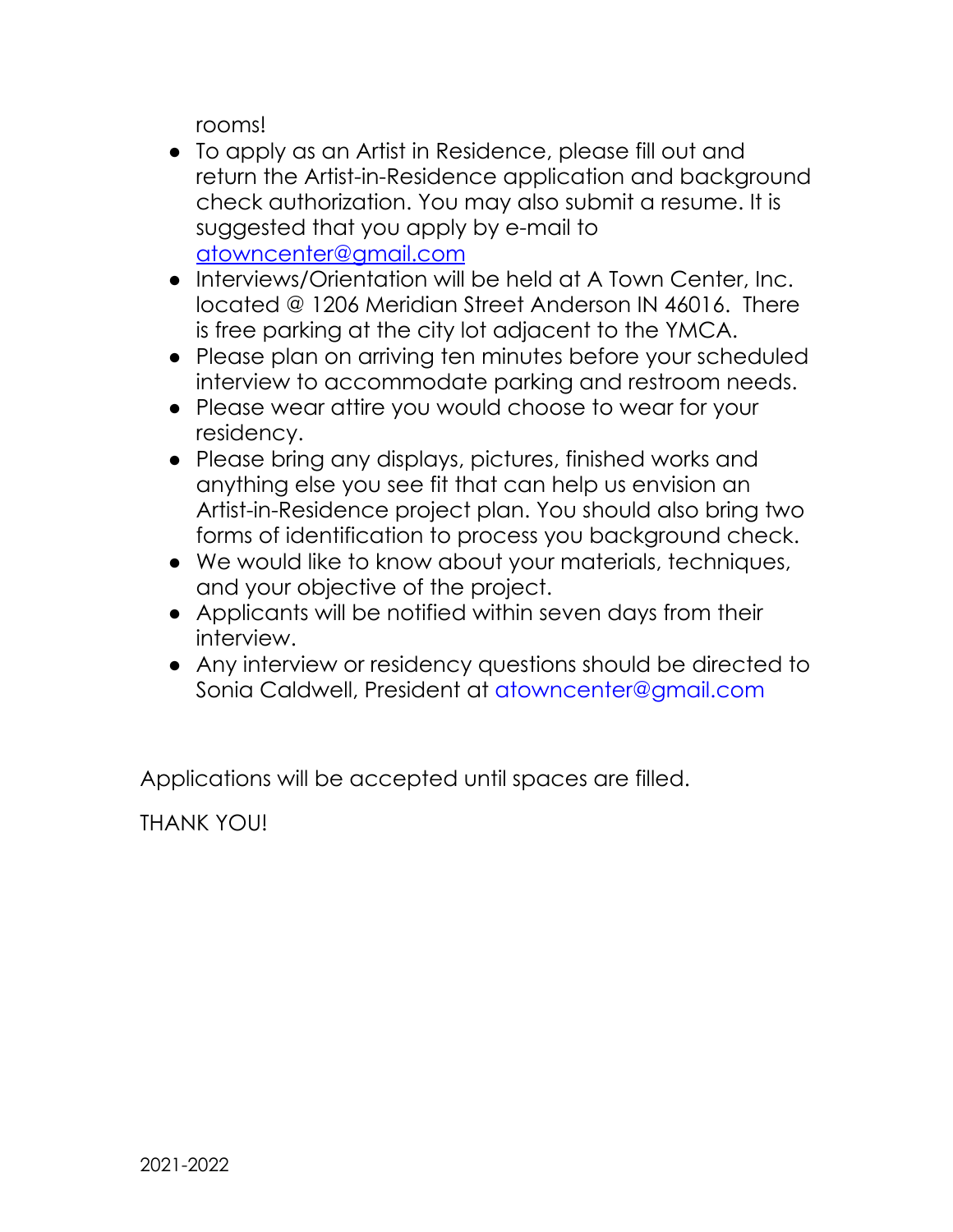

# *Artist In Residence Policies*

## *Courtesies*

- Be courteous when working in your studio. Be aware of music volume. We encourage use of earbuds/headphones, but soft music is fine as long as it isn't bothering other artists.
- If you use a common tool, please put it back after use the same day in which you borrowed it.
- If you make a mess, please clean it up.
- If you fill your trash can or a trash can, please take it to the dumpster and replace the bag.
- Please do not leave food or drink in your studio, we prefer no critters!!
- Do NOT LEAVE incense unattended. We prefer the use of plug-ins versus candles.
- Please do not use A Town Studios as a FRIEND hang out. You are welcome to bring potential patrons and occasional guests to look at your work.

## *Studio Info*

- You can use A Town Center Furniture if it is in your studio. Please leave it in the room when your lease is up. If you don't want the furniture that is left in the space, please let A Town staff know and we will have it removed.
- Feel free to paint and decorate the room/floor however you want. Please don't make any structural adjustments without permission from A Town staff.
- DO NOT touch anything in other artist's studios.
- Do NOT take photos or post any work in the artist's studios, as it is their INTELLECTUAL PROPERTY.
- IN GENERAL, if it isn't yours, don't touch it!!

## *Gallery/Main Level Info*

● You can use the gallery space to work upstairs when there are no classes or events scheduled. Please refer to the calendar.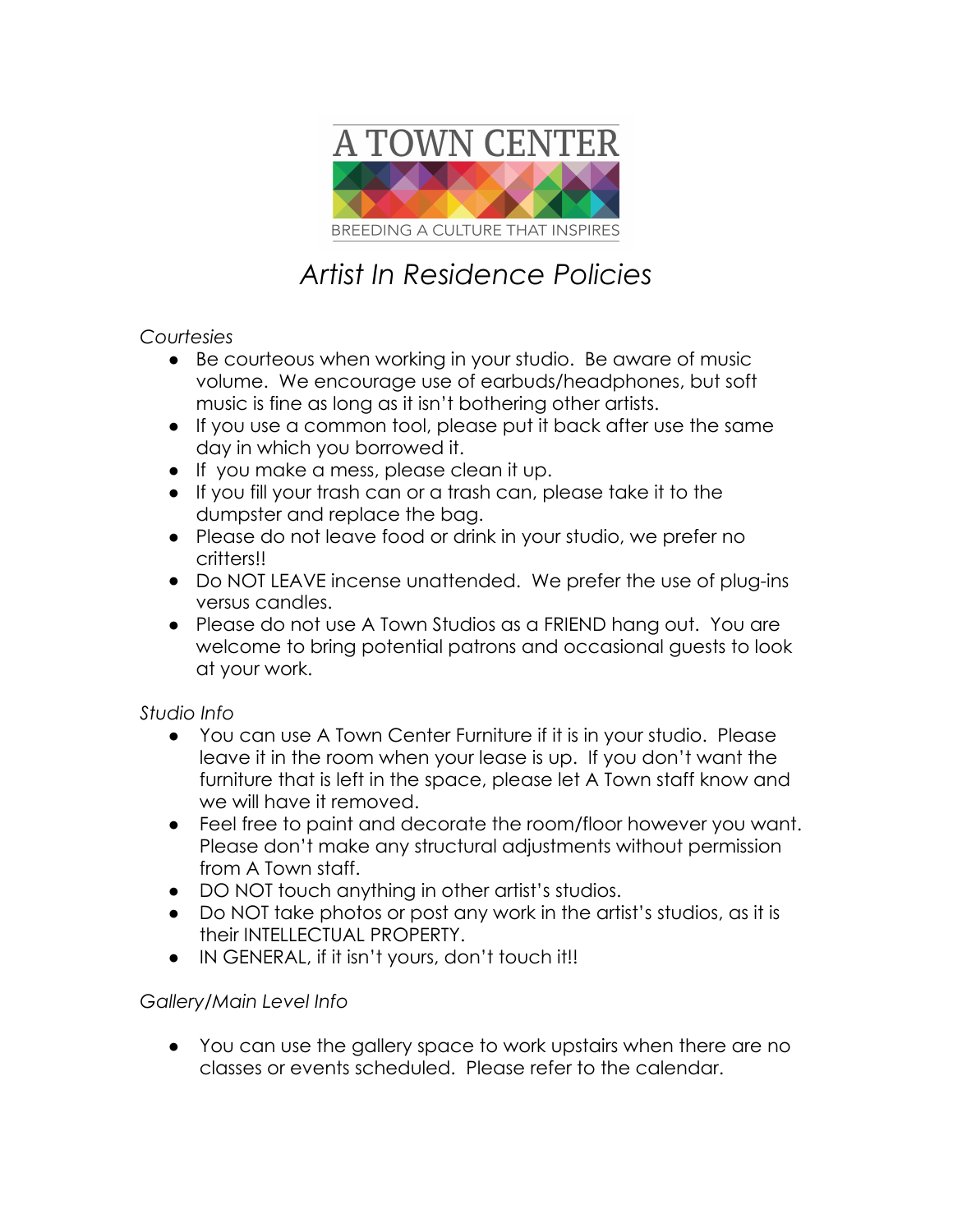- When using the upstairs space, please use your own materials, not the A Town Class and Event Materials.
- Please use a drop cloth when painting in the main area.
- Sweep or Mop any areas that you have made a mess in.
- Clean brushes in the metal sink in the utility room NOT the kitchen or bathrooms.
- The premises is monitored by security system/cameras. This is for your safety.

## *Works for Sale*

- A Town Center can take credit card payments for your work and will reimburse you minus the credit card fee that SQUARE charges.
- Feel free to use your own way of taking Credit Cards as well.
- Please work with the program director to inventory any items you are selling in the A Town shop area. This is to protect your interests and items

### *Insurance*

- A Town Center, Inc.'s insurance policy does not cover your personal works of art.
- If you need help with finding an insurer for Renter's Insurance, please let us know and we can connect you to our policy carrier.

*Key Code*

- We will issue you a key code for entry to the front door of A Town Center, Inc.
- Do not share your code with anyone. We do this for your safety. We do not want key codes out there for anyone to access.

Artist In Residence:

| ∼.<br>Signed |  |
|--------------|--|
|              |  |

A Town Representative Witness:

 $Signed$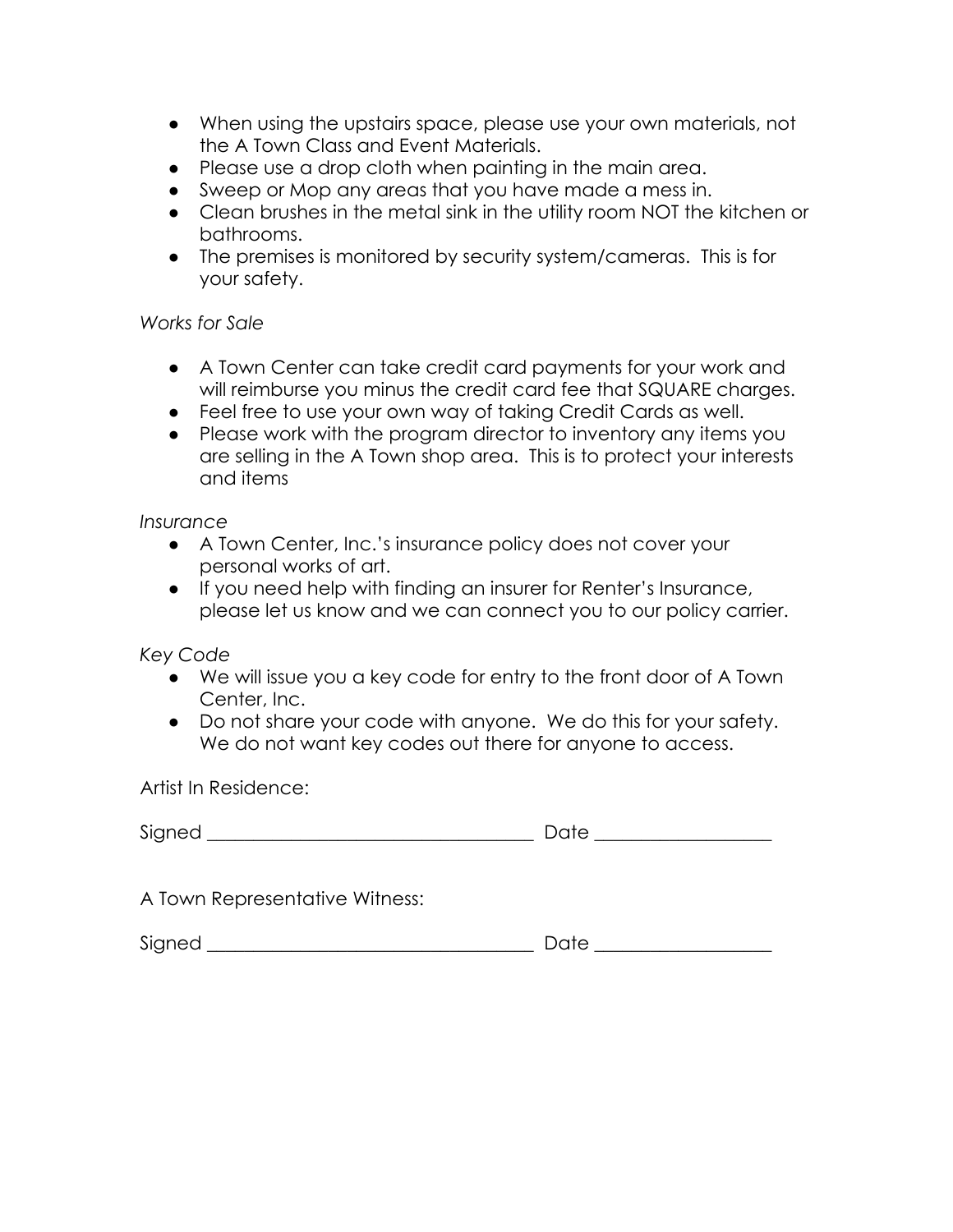## **A Town Center, Inc. ARTISTS-IN-RESIDENCE APPLICATION 2021-2022**



#### **TODAY'S DATE\_\_\_\_\_\_\_\_\_\_\_\_\_\_**

A Town Center, Inc. does not discriminate on the basis of race, color, national origin, sex, disability, political beliefs, sexual orientation, marital status, and guarantee's that this application will be handled in a confidential manner.

| <b>GENERAL INFORMATION:</b>                                                                                                                                                                                                    |  |              |
|--------------------------------------------------------------------------------------------------------------------------------------------------------------------------------------------------------------------------------|--|--------------|
|                                                                                                                                                                                                                                |  |              |
|                                                                                                                                                                                                                                |  |              |
|                                                                                                                                                                                                                                |  |              |
| <b>EMERGENCY CONTACT</b>                                                                                                                                                                                                       |  |              |
| NAME And the state of the state of the state of the state of the state of the state of the state of the state of the state of the state of the state of the state of the state of the state of the state of the state of the s |  |              |
|                                                                                                                                                                                                                                |  | <b>PHONE</b> |

#### **HOW DID YOU HEAR ABOUT THE ARTISTS-IN-RESIDENCE OPPORTUNITY? \_\_\_\_\_\_\_\_\_\_\_\_\_\_\_\_\_\_\_\_\_\_\_\_\_\_\_\_\_\_\_\_\_\_\_\_**

**REFERENCES** PLEASE LIST TWO REFERENCES. INCLUDE ADULT BUSINESS ASSOCIATES, EMPLOYERS OR SOCIAL FRIENDS. (DO NOT LIST RELATIVES). BE SURE YOU INCLUDE PERSONS WHO CAN PROVIDE INFORMATION ABOUT YOUR QUALIFICATIONS AND SUITABILITY FOR THE PROGRAM**.**

| Phone # with area code<br>How do you know this person? |                                  |  |
|--------------------------------------------------------|----------------------------------|--|
|                                                        | First and Last Name of Reference |  |
| Alternate phone #<br>e-mail if available               |                                  |  |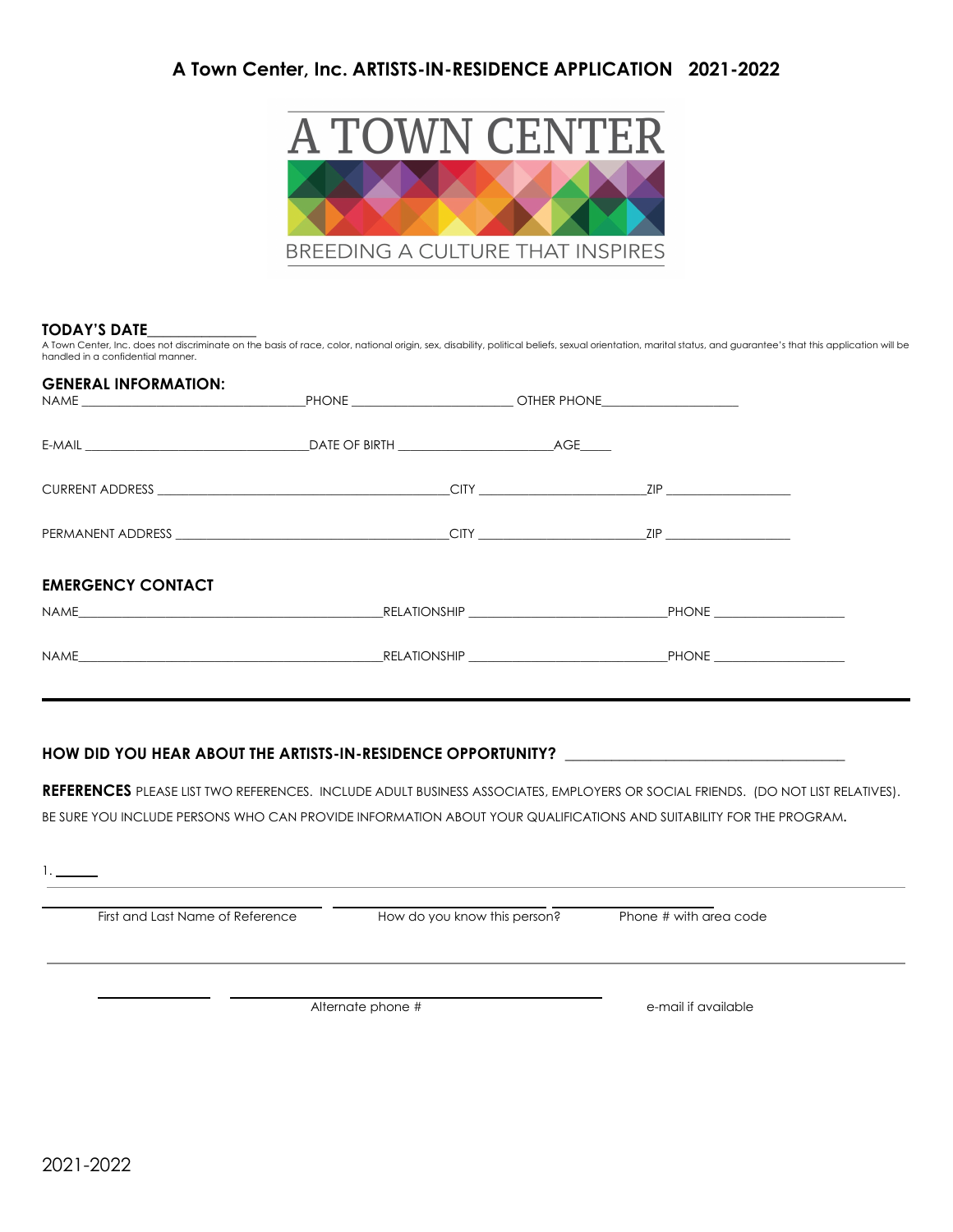| First and Last Name of Reference                                                                                                                                                                                                   | How do you know this person?                          | Phone # with area code                                                                                              |
|------------------------------------------------------------------------------------------------------------------------------------------------------------------------------------------------------------------------------------|-------------------------------------------------------|---------------------------------------------------------------------------------------------------------------------|
|                                                                                                                                                                                                                                    |                                                       |                                                                                                                     |
|                                                                                                                                                                                                                                    |                                                       |                                                                                                                     |
| Alternate phone #                                                                                                                                                                                                                  |                                                       | e-mail if available                                                                                                 |
|                                                                                                                                                                                                                                    |                                                       | <b>COMPLETING THE APPLICATION PROCESS:</b> I understand that my application as an Artist-in Residence is contingent |
|                                                                                                                                                                                                                                    |                                                       | upon successful completion of the interview process and review from the interview panel. I certify that the above   |
|                                                                                                                                                                                                                                    |                                                       |                                                                                                                     |
| information is correct. I agree to inform A Town Center, Inc. of any changes.                                                                                                                                                      |                                                       |                                                                                                                     |
|                                                                                                                                                                                                                                    |                                                       |                                                                                                                     |
| verified.                                                                                                                                                                                                                          |                                                       | I give my permission for the named references to release information about me and my criminal history to be         |
| Signature: <u>Communications</u> and Communications and Communications and Communications and Communications and Communications and Communications and Communications and Communications and Communications and Communications and |                                                       | Date:_______________                                                                                                |
|                                                                                                                                                                                                                                    | Thank you for your willingness to share your talents! |                                                                                                                     |
| ABOUT YOU. (PLEASE COMPLETE AND RETURN WITH APPLICATION)                                                                                                                                                                           |                                                       |                                                                                                                     |
| <b>CREATIVE</b>                                                                                                                                                                                                                    |                                                       |                                                                                                                     |
| YEARS PRACTICING: _____________                                                                                                                                                                                                    |                                                       |                                                                                                                     |

**2.** PLEASE LIST CREATIVE SKILLS AND STRENGTHS YOU WOULD HAVE TO SHARE AS AN ARTIST-IN-RESIDENCE:

**3.** PLEASE BRIEFLY DESCRIBE A PROJECT YOU WOULD LIKE TO BRING TO A TOWN CENTER, INC./ ANDERSON INDIANA AND WHY IS IT IMPORTANT TO SHARE THIS WITH THE COMMUNITY? HOW WILL IT ENHANCE THEIR ARTS EDUCATION EXPERIENCE?

**4.** WHAT TYPES OF TECHNIQUES, PROCESSES AND OR MATERIALS WOULD YOU USE?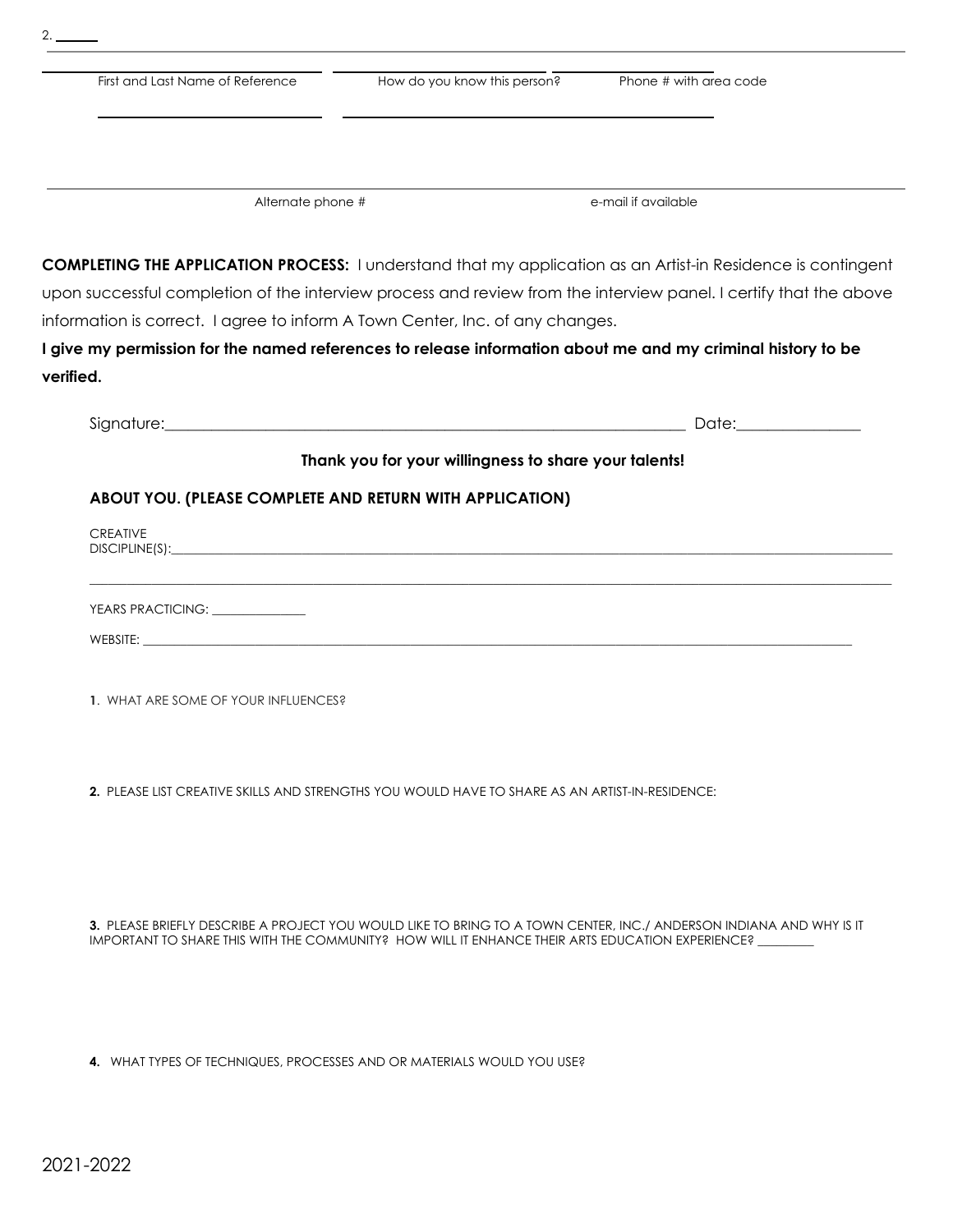**5**. TELL US SOMETHING INTERESTING ABOUT YOURSELF!

*Please attach documentation of current projects that they are working on, along with most recent works completed.*

AGES YOU ARE COMFORTABLE TEACHING CLASSES TO:

OTHER COMMENTS:

#### **AVAILABILITY:**

WILL YOU BE ABLE TO HELP HOST AND/OR TEACH ONE CLASS PER MONTH IN EXCHANGE FOR YOUR STUDIO SPACE IF YOU ARE NOT WORKING ON A COMMUNITY PROJECT?

ARE YOU WILLING TO SHOW YOUR WORK AND ATTEND AT LEAST 10 OUT OF 12 FIRST FRIDAY EVENTS OF THE YEAR?

**WHAT KIND OF TRANSPORTATION WILL YOU USE?** (PERSONAL CAR, BUS, BICYCLE, WALKING, OTHER)

Please note that A Town Center does not have dedicated parking. You will have to park in the street or the city lots.